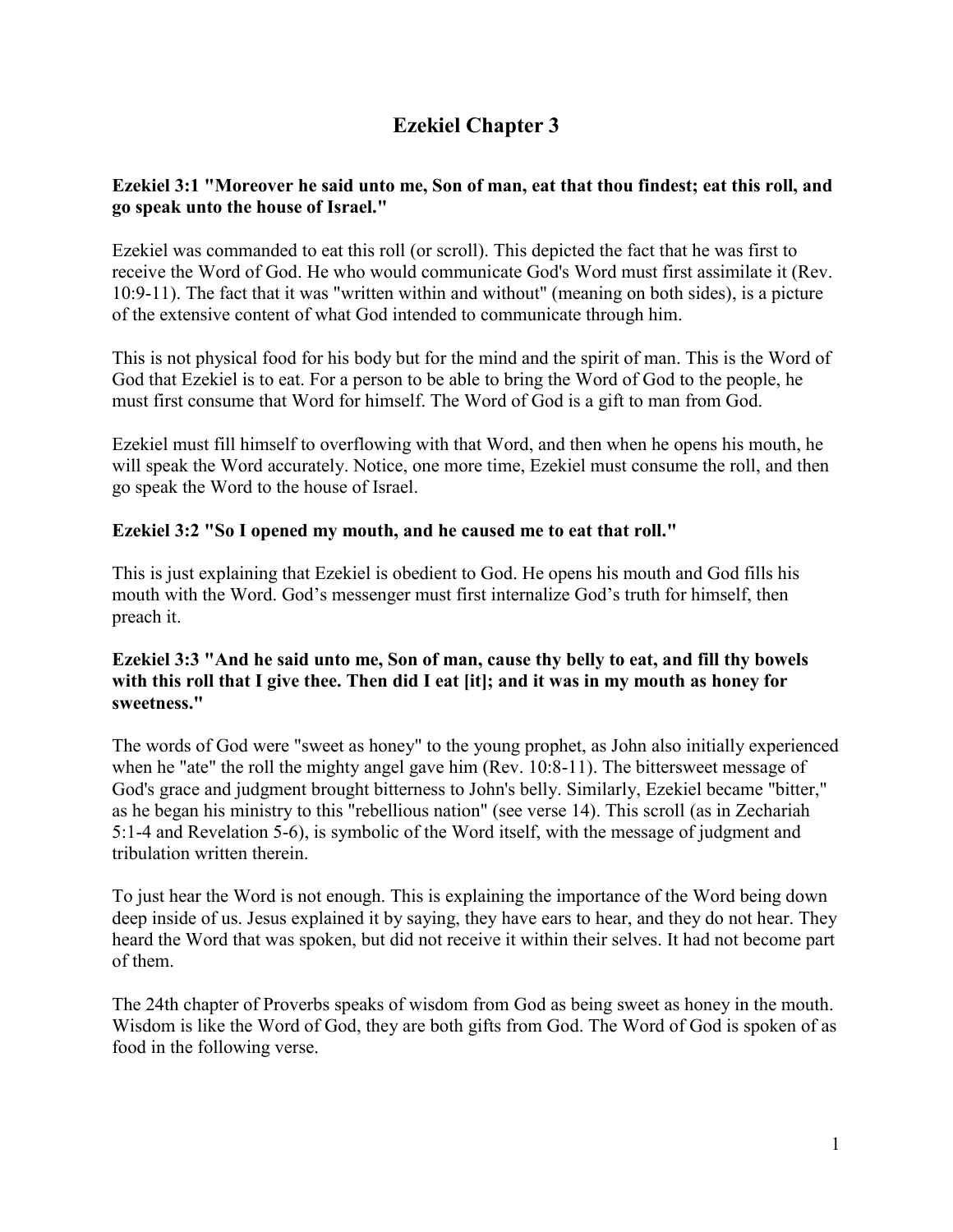Jeremiah 15:16 "Thy words were found, and I did eat them; and thy word was unto me the joy and rejoicing of mine heart: for I am called by thy name, O LORD God of hosts."

Revelation 10:10 "And I took the little book out of the angel's hand, and ate it up; and it was in my mouth sweet as honey: and as soon as I had eaten it, my belly was bitter."

#### **Ezekiel 3:4 "And he said unto me, Son of man, go, get thee unto the house of Israel, and speak with my words unto them."**

Notice whose Words are to be spoken. The Word he speaks must be God's Word. Just as God put His Words in Jeremiah's mouth, He puts His Words into the innermost being of Ezekiel. When Ezekiel opens his mouth, God's Words will pour out.

This sets forth the second aspect of Ezekiel's calling. Not only was he to receive God's Word, but he was also to deliver it faithfully to Israel.

#### **Ezekiel 3:5 "For thou [art] not sent to a people of a strange speech and of a hard language, [but] to the house of Israel;"**

Ezekiel will not need an interpreter. He is Hebrew, the same as they are. They will be able to understand what Ezekiel brings to them from God, if they will accept it.

#### **Ezekiel 3:6 "Not to many people of a strange speech and of a hard language, whose words thou canst not understand. Surely, had I sent thee to them, they would have hearkened unto thee."**

We see from the following Scripture, that a prophet is more acceptable to strangers, than by his own.

Matthew 13:57 "And they were offended in him. But Jesus said unto them, A prophet is not without honor, save in his own country, and in his own house."

# **Ezekiel 3:7 "But the house of Israel will not hearken unto thee; for they will not hearken unto me: for all the house of Israel [are] impudent and hardhearted."**

We know this is true. The very reason they are in captivity, is because they had turned against the teachings of the law that God had given them. They had worshipped false gods, which is breaking the very first commandment.

Ezekiel was warned at the outset of his ministry that the people would not listen to him.

They will not listen, because they are proud, arrogant people. They have hardened their hearts to the teachings of God.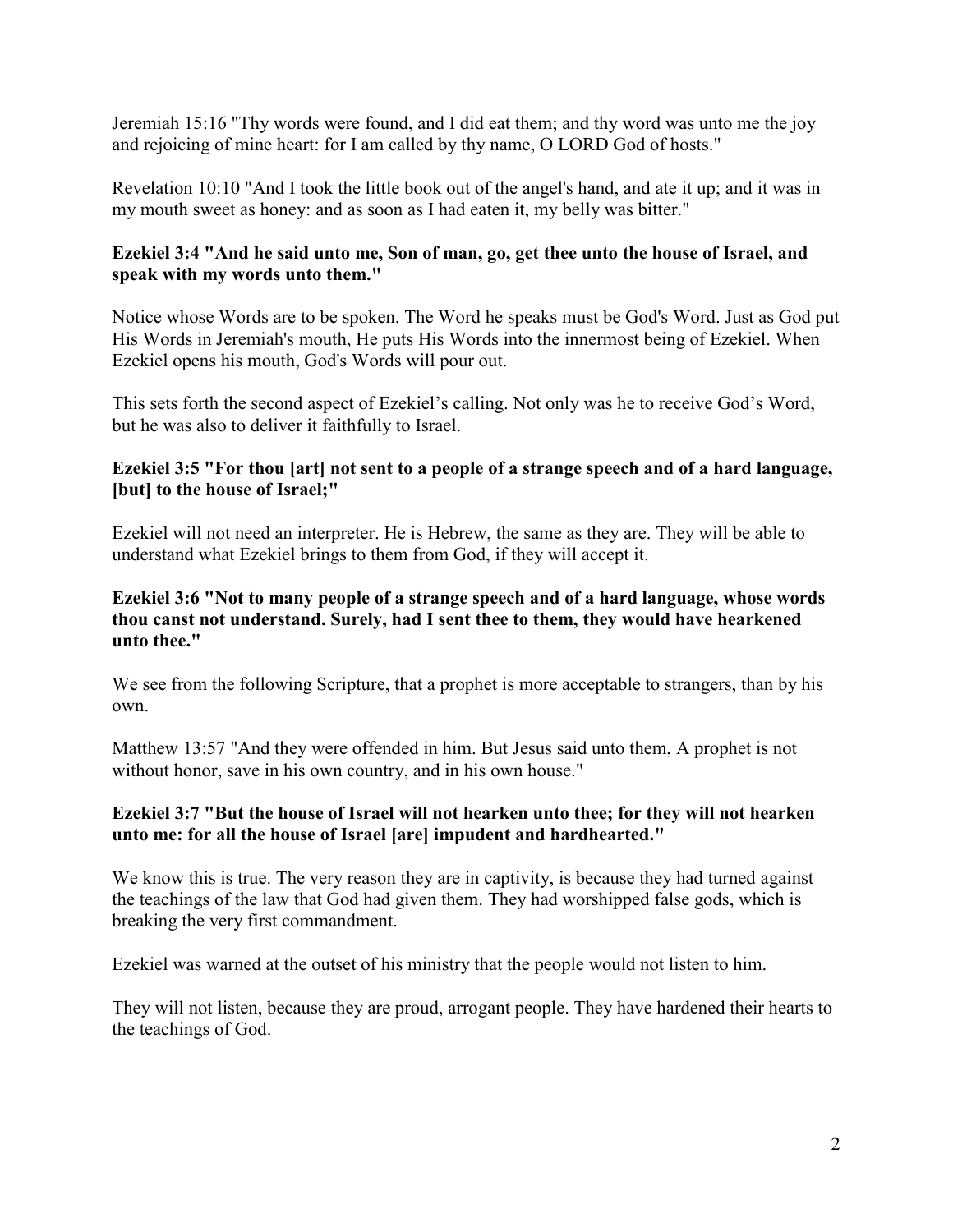Verses 8-9: "I have made thy face strong" What God commands (Do not be afraid), He gives sufficiency to do (I have made), so God will enable the prophet to live up to his name ("which means strengthened by God").

# **Ezekiel 3:8 "Behold, I have made thy face strong against their faces, and thy forehead strong against their foreheads."**

"Their foreheads" symbolizes their minds. Their minds are so closed off; they will not accept the things Ezekiel brings them from God. They are like goats that butt heads, neither one wanting to yield.

# **Ezekiel 3:9 "As an adamant harder than flint have I made thy forehead: fear them not, neither be dismayed at their looks, though they [be] a rebellious house."**

"Adamant", in the verse above, is speaking of a stone. God has girded Ezekiel's mind, so that it is harder than a stone. God keeps reminding Ezekiel that He is his protection. Ezekiel must not let their threats, or angry looks, stop him from bringing the message that God sent to them. Fear is the opposite of faith. Ezekiel must place his faith in God.

It is sad to observe that the exile and affliction did not make the Jews more responsive to God; rather, they were hardened by their sufferings. God gave Ezekiel a "hardness" to surpass the people and sustain his ministry as prophet to the exiles.

# **Ezekiel 3:10 "Moreover he said unto me, Son of man, all my words that I shall speak unto thee receive in thine heart, and hear with thine ears."**

The fact that God calls Ezekiel, "son of man", is reminding Ezekiel that he is a man, and not God. Ezekiel's strength comes from God. This is the same as eating the Words of God. The Words of God must be received into the innermost being of Ezekiel.

This is the same message in the following Scripture.

Mark 13:11 'But when they shall lead [you], and deliver you up, take no thought beforehand what ye shall speak, neither do ye premeditate: but whatsoever shall be given you in that hour, that speak ye: for it is not ye that speak, but the Holy Ghost."

The Words God wants him to speak will come in his ear and in his mouth.

# **Ezekiel 3:11 "And go, get thee to them of the captivity, unto the children of thy people, and speak unto them, and tell them, Thus saith the Lord GOD; whether they will hear, or whether they will forbear."**

Just as Noah was to tell the people before the flood, Ezekiel was to go to the people here. They did not listen to Noah in his time, and they will not listen to Ezekiel in his time. He is to tell them anyhow. Maybe, someone will listen and repent.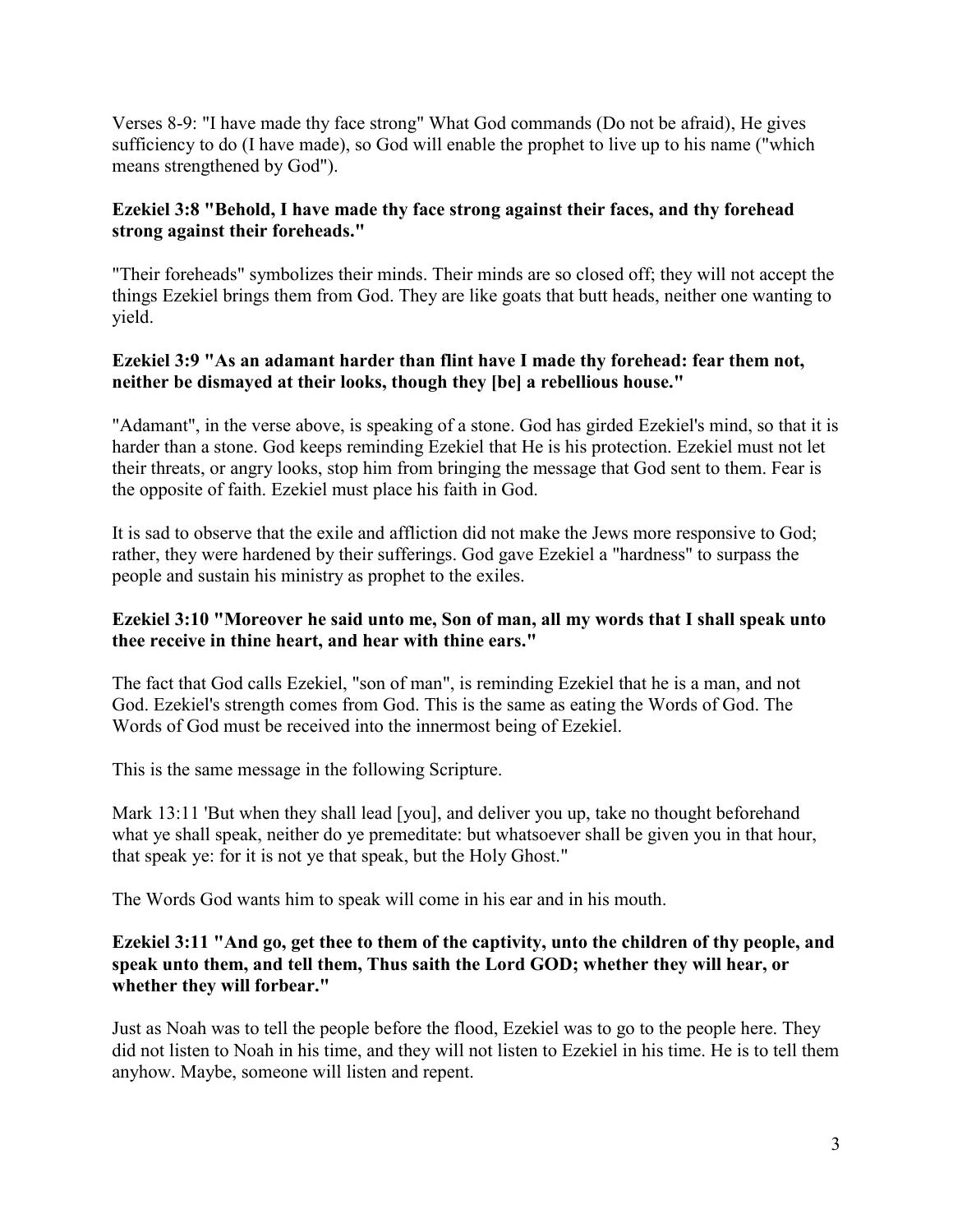Verses 12, 14 "Spirit lifted me up": This is a phrase used to describe the prophet being elevated to a heavenly vision (as in the experiences of 8:3 and 11:1).

# **Ezekiel 3:12 "Then the spirit took me up, and I heard behind me a voice of a great rushing, [saying], Blessed [be] the glory of the LORD from his place."**

It is time now for Ezekiel to go and do the things God has told him to do. The Words of God are deep within him. He is ready. Sometimes it takes a little nudge from God to get going. The Spirit of God lifts him up, and gets him going.

This voice behind him could have been like the angels who constantly worship and adore God. Ezekiel's only reluctance is the fact that he might be rejected by his countryman. He is helped along by the Spirit which has lifted him.

#### **Ezekiel 3:13 "[I heard] also the noise of the wings of the living creatures that touched one another, and the noise of the wheels over against them, and a noise of a great rushing."**

This is the same rushing wind that was heard on day of Pentecost. The Spirit in the Word of God is what he hears. The wings, you remember, lift heavenward.

#### **Ezekiel 3:14 "So the spirit lifted me up, and took me away, and I went in bitterness, in the heat of my spirit; but the hand of the LORD was strong upon me."**

The bitterness that he felt was the bitterness of knowing the rejection of his people. He is like many ministers, who feel they can do no good, but go anyhow.

Remember, the hand of God upon him, is bringing power to him to minister and gives enablement to Ezekiel to sustain him during his difficult ministry.

His pain came from the fact that his own people he knew would not accept the message he brought (which was told him in 3:7).

# **Ezekiel 3:15 "Then I came to them of the captivity at Tel-abib, that dwelt by the river of Chebar, and I sat where they sat, and remained there astonished among them seven days."**

Tel-abib was located in Babylonia and is not to be confused with the modern city of Tel Aviv in Israel. This was the main city for the Jewish captives, who may have included some of the 10 tribes taken long before in the conquering of the northern kingdom of Israel.

We see that God sent Ezekiel back to his home to minister to the people. Just as the priests were to wait 7 days before they went into the temple to minister, Ezekiel waited 7 days before bringing the message of God. You may read about this (in Leviticus chapter 8).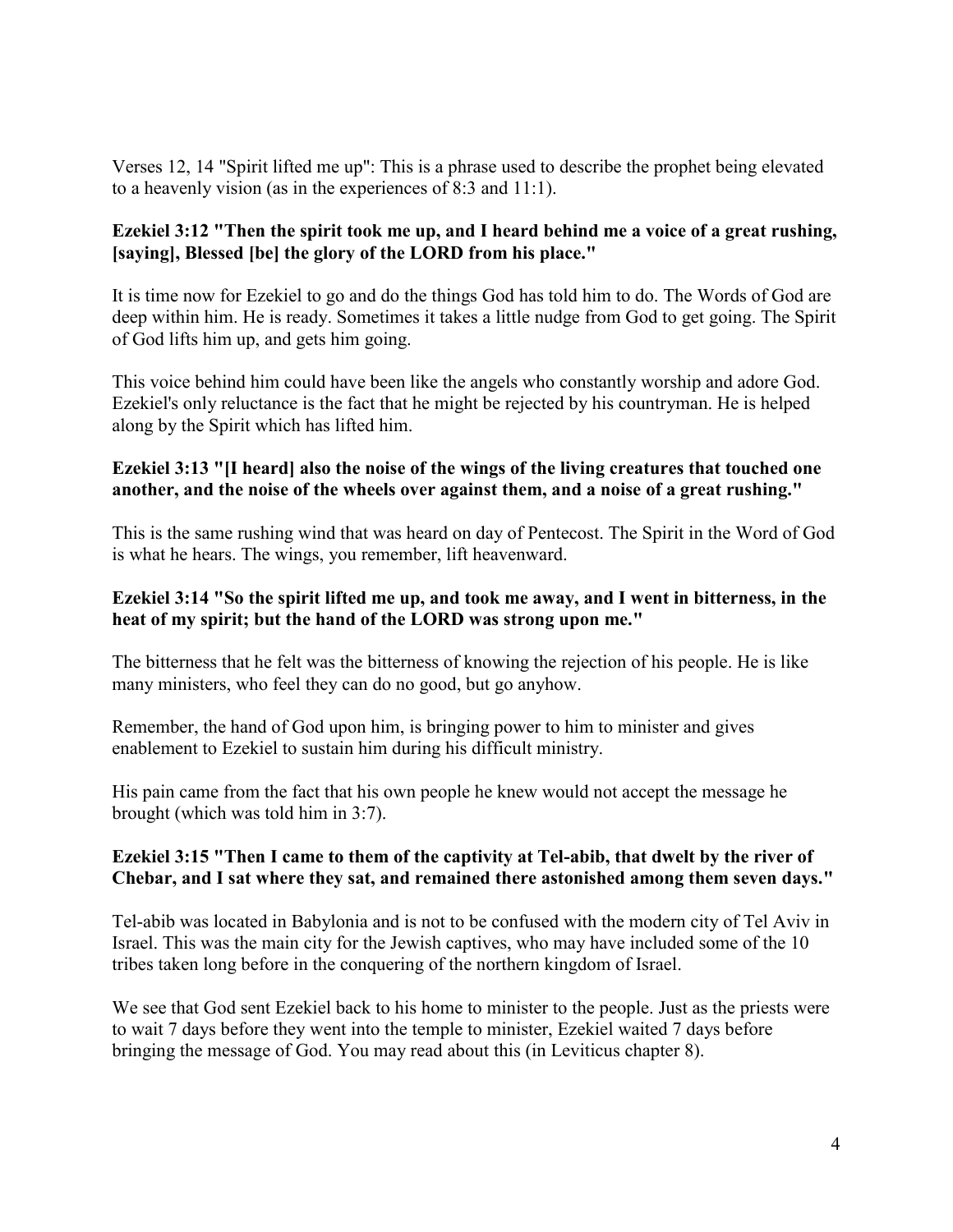This was also the usual period for manifesting deep grief. He identified with them in their suffering (see Job 2 verse 13)

Ezekiel's astonishment was at the people for their lifestyle which was so far away from God. He was also astonished that God would have him bring this message to these rebellious people. There are several other times of waiting 7 days, such as the time Job's friends waited, and also the time when Noah was in the ark waiting for the rain to come.

Genesis 7:4 "For yet seven days, and I will cause it to rain upon the earth forty days and forty nights; and every living substance that I have made will I destroy from off the face of the earth."

Verses 16-21: "The word of the Lord Came". Further confirming Ezekiel's call, God designates him as a watchman, like a sentinel on a city wall to alert the populace of danger. His responsibility is to warn the wicked of impending judgment, calling for spiritual change, but each hearer would experience the result of believing the message or the consequences for rejecting God's Word.

So it has always been among hearers of divine truth. Each sinner is responsible to God for his own reaction to the proclamation of the Word. Even now, the preacher must share the gospel, or be held accountable himself for failing to warn the wicked.

# **Ezekiel 3:16 "And it came to pass at the end of seven days, that the word of the LORD came unto me, saying,"**

It is interesting to me, that Ezekiel waited patiently until the LORD gives him instructions to proceed.

Seven, in the Bible, symbolizes spiritual completeness. This perhaps, is why he sat for 7 days waiting.

# **Ezekiel 3:17 "Son of man, I have made thee a watchman unto the house of Israel: therefore hear the word at my mouth, and give them warning from me."**

Further confirming Ezekiel's call, God designates him as a watchman, like a sentinel on a city wall to alert the populace of danger.

The "watchman" was a familiar figure in the ancient Near East. It was his duty to watch for approaching enemies and to warn the city of danger. In the same way Ezekiel was God's watchman who was called to warn both the "wicked" (verses 18 & 19), and the "righteous" (verses 20 and 21).

His responsibility is to warn the wicked of impending judgment, calling for spiritual change, but each hearer would experience the result of believing the massage or the consequences for rejecting God's Word.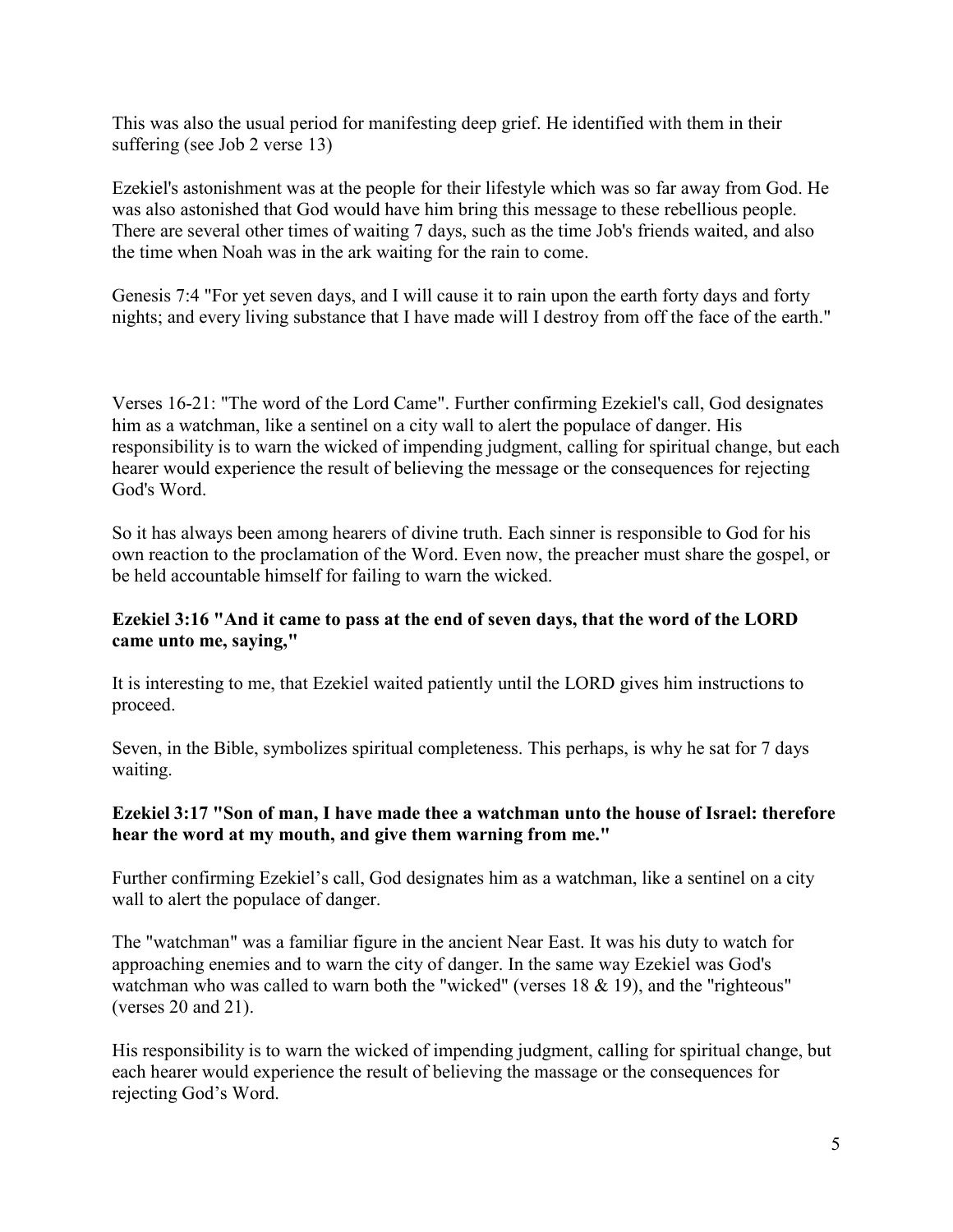So it has always been among hearers of divine truth. Each sinner is responsible to God for his own reaction to the proclamation of the Word.

Even now, the preacher must share the gospel, or be held accountable himself for failing to warn the wicked.

Part of the 7 days of waiting by Ezekiel, was to allow him to see the sins of the people. A watchman, such as Ezekiel here, is to watch over the spiritual growth, or neglect of the people. Not only will he warn them, but will be able to give them specifics of what they are doing wrong. The warning is not from Ezekiel, but from God through Ezekiel.

# **Ezekiel 3:18 "When I say unto the wicked, Thou shalt surely die; and thou givest him not warning, nor speakest to warn the wicked from his wicked way, to save his life; the same wicked [man] shall die in his iniquity; but his blood will I require at thine hand."**

This is a solemn warning to Ezekiel of how serious it would be to know of the sins of the people, and not warn them of God's anger about this. It goes so far as to say, if Ezekiel does not tell them, he will be guilty of their sins. We will deal with this same thing again in the 33rd chapter of Ezekiel. Ezekiel must bring the warning to the people exactly as God gives it to him.

Men are not to assume that ignorance, even owing to the negligence of preachers, will be any excuse to save them from divine punishment.

"To save his life" refers to physical death, not eternal damnation, though that would be a consequence for many. In the Pentateuch, God had commanded death for many violations of His law and warned that it could be a consequence of any kind of consistent sin.

# **Ezekiel 3:19 "Yet if thou warn the wicked, and he turn not from his wickedness, nor from his wicked way, he shall die in his iniquity; but thou hast delivered thy soul."**

It is the obligation of Ezekiel to bring the warning. It is not his obligation for them to heed that warning. They are guilty themselves; if they do not heed the warning God has sent them through Ezekiel. He cannot force them to repent. They will have to do that on their own.

Though each sinner is responsible for his own sin, the prophet who is negligent in his duty to proclaim the warning message becomes, in God's sight, a manslayer when God takes that person's life.

The responsibility of the prophet is serious and he is responsible for the person's death (in the sense of Gen. 9:5).

The Apostle Paul had this passage, in view (in Acts 18:6 and 20:26; also Ezek. 33:6, 8).

Even for preachers today (there is such a warning in Heb. 13:17). Certainly, the consequence for such unfaithfulness on the preacher's part includes divine chastening and loss of eternal reward. (1 Cor. 4:1-5).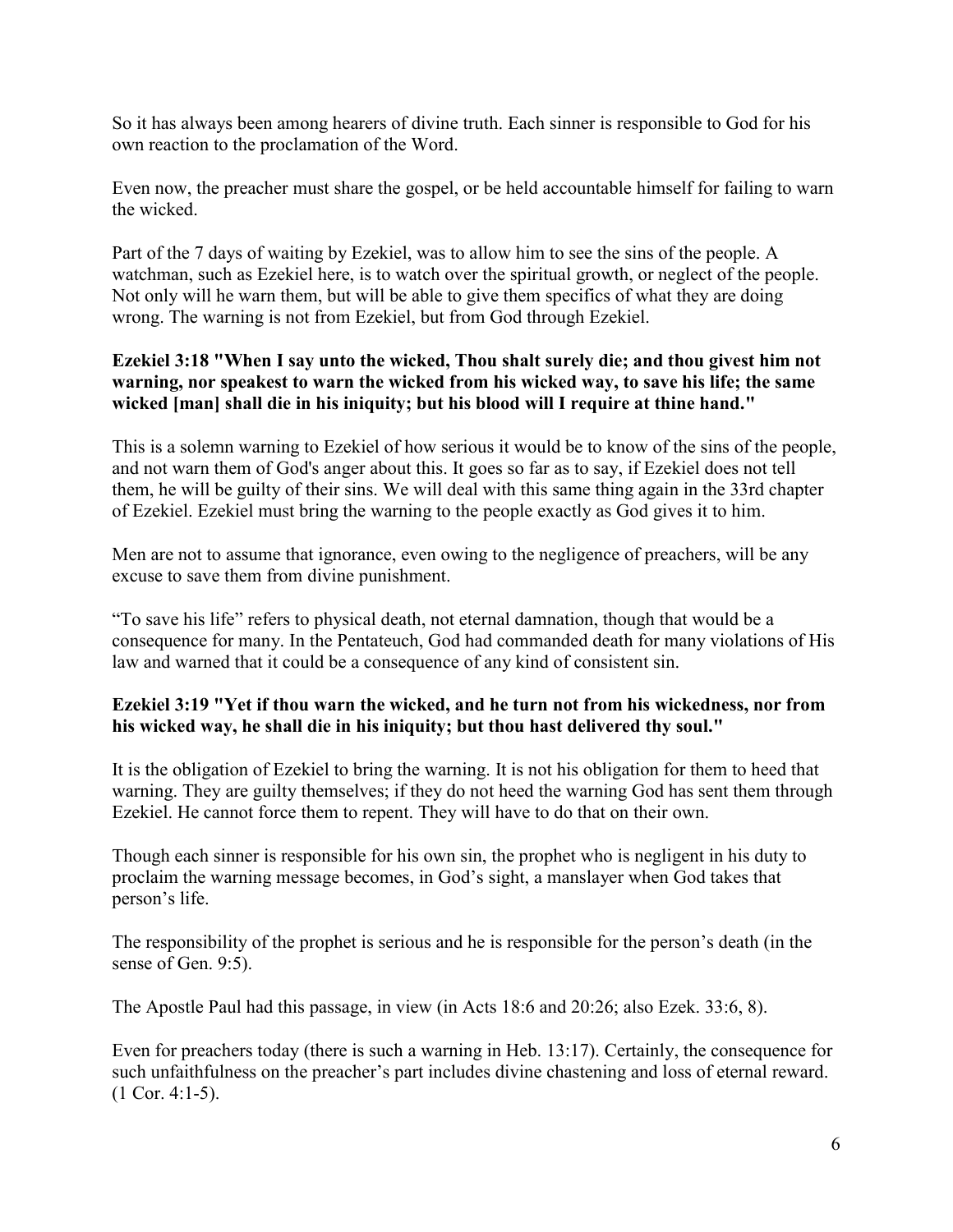**Ezekiel 3:20 "Again, When a righteous [man] doth turn from his righteousness, and commit iniquity, and I lay a stumbling block before him, he shall die: because thou hast not given him warning, he shall die in his sin, and his righteousness which he hath done shall not be remembered; but his blood will I require at thine hand."**

This is a very serious thing. This man has sinned with full knowledge. He has been walking with God in righteousness and then fallen away. The stumbling block is like a chastisement from God to cause him to repent and turn to God.

Here is a person who was obeying God by doing what was right, but fell into sin and God took his life in chastisement. The "stumbling block" was a stone of judgment that kills.

Psalms 119:165: "Great peace have those who love Your law, and nothing causes them to stumble."

The crushing stone always falls on the disobedient. (Hebrews 12:9 says), it is better to obey and "live".

The sad thing in the verse here in Ezekiel, is the seriousness of the watchman not telling them of their sins. He is guilty of their sins, if he does not warn them.

Now during the church age, aren't we as Christians obligated as well to do the same thing?

#### **Ezekiel 3:21 "Nevertheless if thou warn the righteous [man], that the righteous sin not, and he doth not sin, he shall surely live, because he is warned; also thou hast delivered thy soul."**

The warning, if it is received, benefits the righteous man and the watchman. Ezekiel will save the life of the one he warned, and save his own life as well. The prophet had done his duty.

# **Ezekiel 3:22 "And the hand of the LORD was there upon me; and he said unto me, Arise, go forth into the plain, and I will there talk with thee."**

One of the most important things for Ezekiel, or any other minister of God, is to go only where God sends him. The quickest way to fail is to go on his own, without God sending him. The hand of the LORD brings him power to do what he is to do. In this case, God is sending him to a private place, where He can speak with him.

# **Ezekiel 3:23 "Then I arose, and went forth into the plain: and, behold, the glory of the LORD stood there, as the glory which I saw by the river of Chebar: and I fell on my face."**

The presence that Ezekiel sees is the same that he saw in the wheel (in chapter 1). The Spirit of God in the wheel is what Ezekiel saw.

Ezekiel saw the glory of the Lord a second time. It was too much for Ezekiel. He fell on his face in total adoration and worship.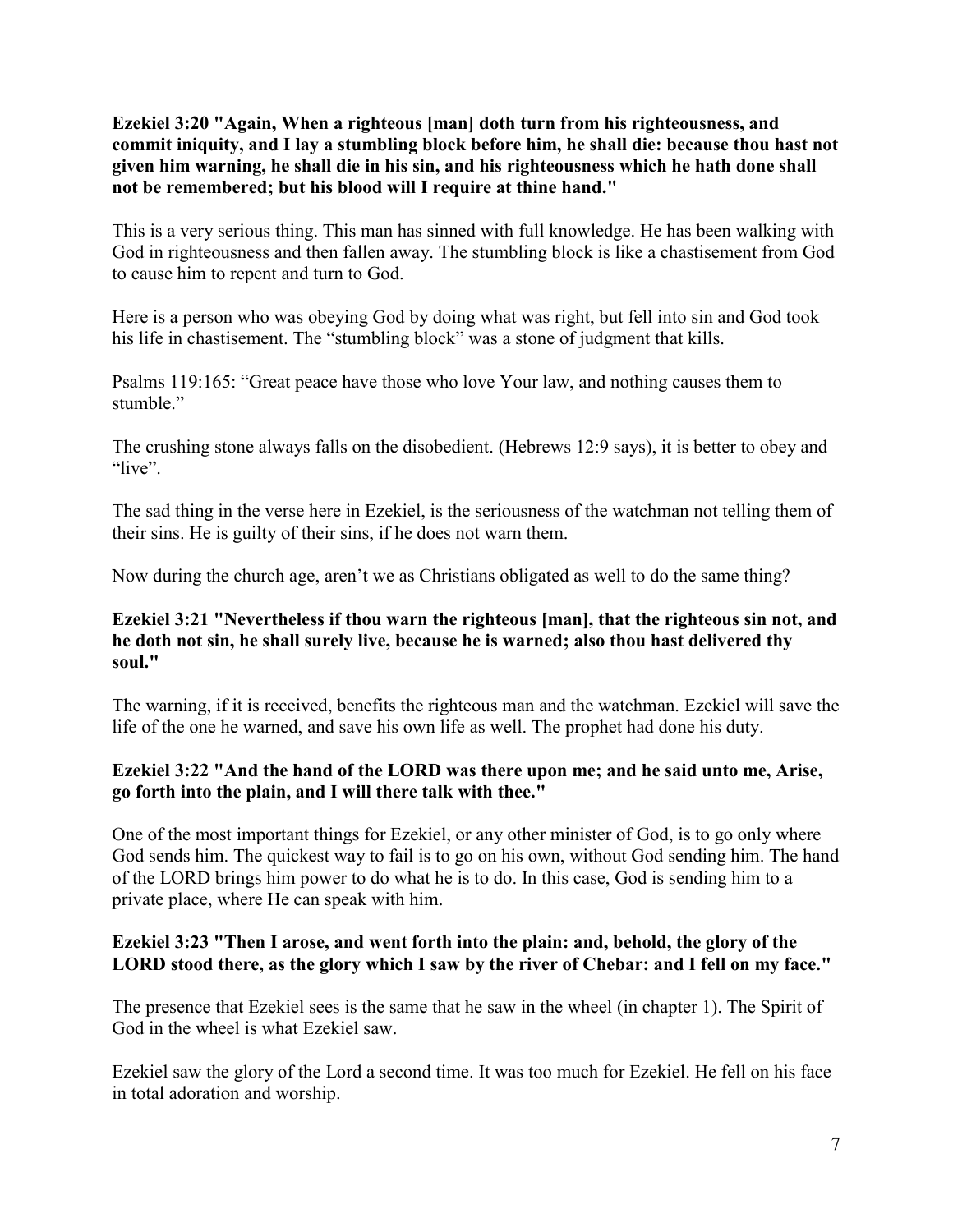#### **Ezekiel 3:24 "Then the spirit entered into me, and set me upon my feet, and spake with me, and said unto me, Go, shut thyself within thine house."**

Ezekiel was to fulfill much of his ministry at home, thereby limiting it to those who came to hear him there. This refers to limited fellowship with the people in order to maintain his role as leader.

# **Ezekiel 3:25 "But thou, O son of man, behold, they shall put bands upon thee, and shall bind thee with them, and thou shalt not go out among them:"**

These bands are not literal but spiritual.

On one hand, they could be the inner bands or ropes of depressing influence which the rebellious Jews exerted on his spirit. Their perversity, like ropes, would repress his freedom in preaching.

More likely they imply the restraint that God placed on him by supernatural power so that he could only go and speak where and when God chose.

#### **Ezekiel 3:26 "And I will make thy tongue cleave to the roof of thy mouth, that thou shalt be dumb, and shalt not be to them a reprover: for they [are] a rebellious house."**

"Thou shalt be dumb" was a prophecy that Ezekiel would be unable to speak except by divine permission. This would be a sign to Israel that when Ezekiel did speak his words, they were certainly from God.

# **3:27 "But when I speak with thee, I will open thy mouth, and thou shalt say unto them, Thus saith the Lord GOD; He that heareth, let him hear; and he that forbeareth, let him forbear: for they [are] a rebellious house."**

Ezekiel was not to speak primarily, but to act out God's message. The prohibition was only partial, for on any occasion (verse 27), when God did open his mouth (as He often did in chapters 5 - 7), he was to speak.

The end of such intermittent dumbness with regard to his own people closely synchronized with Ezekiel's receiving a refuge's report of Jerusalem's fall. He also spoke with regard to judgments on other nations (in chapters  $25 - 32$ ).

The Words that come from Ezekiel's mouth will be the Words that God placed in his inner-most being, when Ezekiel ate the roll. It is God speaking to the people through the heart of the prophet. Ezekiel will be speaking as an oracle of God. It is God's message in the mouth of Ezekiel. Ezekiel must speak the Words. The people will either receive the message, or reject it. Their sins will be their own, because Ezekiel warned them. They are rebellious and may not receive the message, but that is not Ezekiel's responsibility. Their sins will be their own responsibility.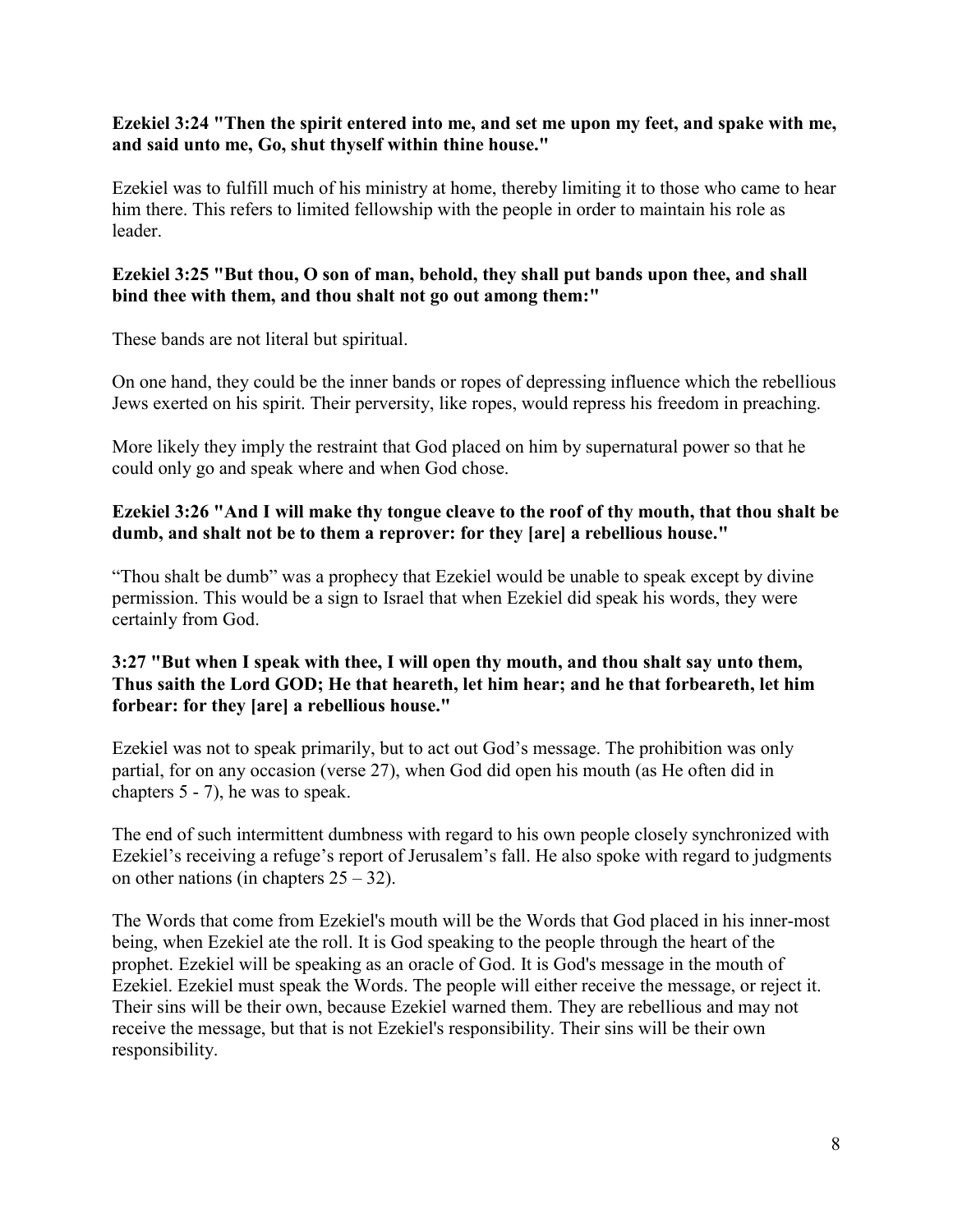# **Ezekiel Chapter 3 Questions**

- 1. What did God instruct Ezekiel to eat in verse 1?
- 2. What is this for?
- 3. For a person to bring the Word of God, he must first do what?
- 4. Did Ezekiel obey God?
- 5. What did God call Ezekiel in verse 3?
- 6. In the 24th chapter of Proverbs, how is wisdom spoken of?
- 7. Whose Words are to be spoken by Ezekiel?
- 8. What will happen, when Ezekiel opens his mouth?
- 9. Why will Ezekiel not need an interpreter?
- 10. Why will they not hear what Ezekiel says?
- 11. What does the forehead symbolize?
- 12. They are like that butt heads?
- 13. What does adamant mean?
- 14. **\_\_\_\_\_\_\_** is the opposite of faith.
- 15. Why is God calling Ezekiel "son of man"?
- 16. Is Ezekiel to speak to them, even if he knows they will not listen?
- 17. What is verse 12 telling Ezekiel?
- 18. What lifts Ezekiel up?
- 19. Ezekiel's only reluctance is because of what?
- 20. What is the rushing in verse 13 like?
- 21. Ezekiel went in Fig. 21.
- 22. What brings him the power to minister?
- 23. What city was he taken to?
- 24. How long did he sit in astonishment?